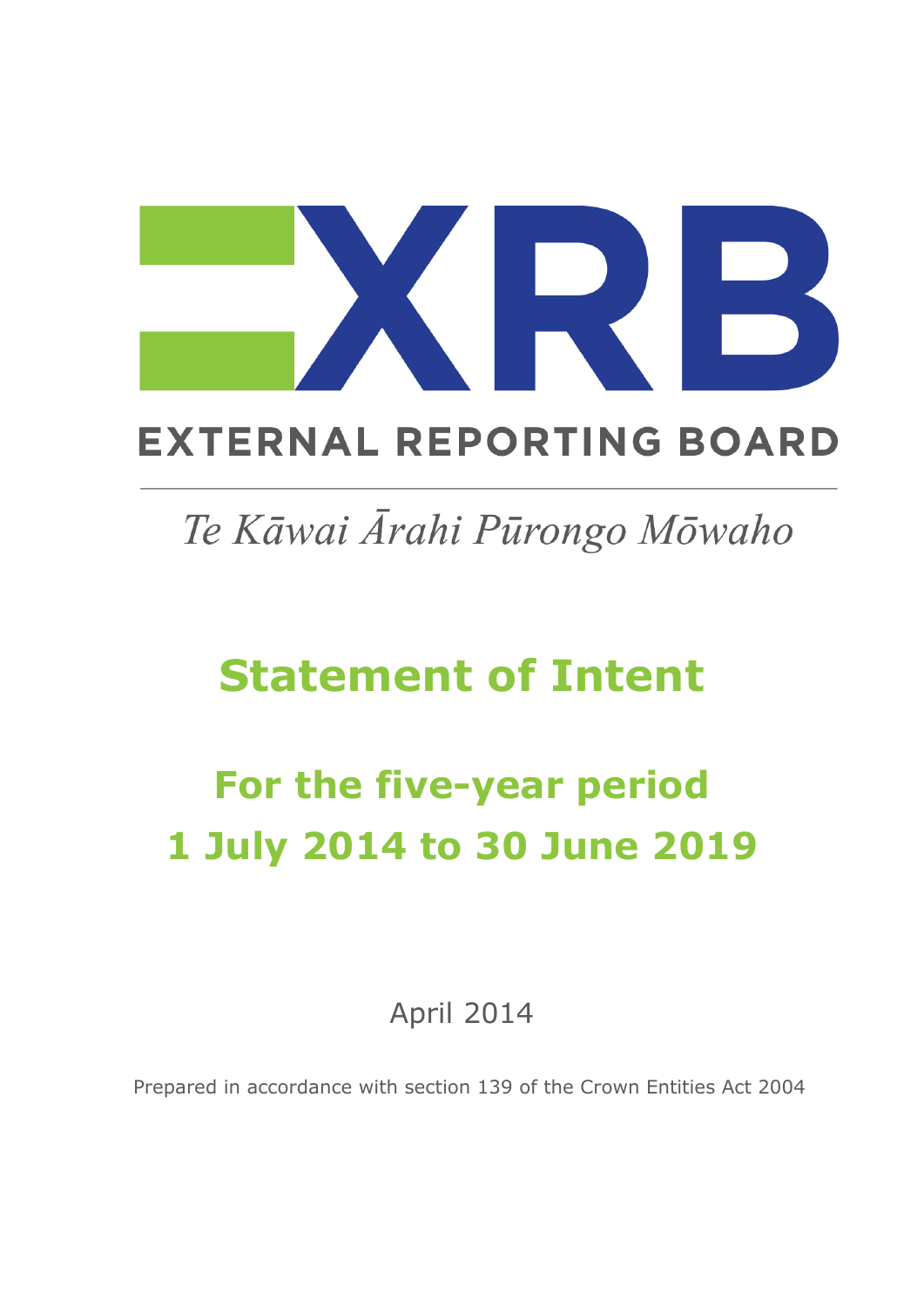© Crown Copyright External Reporting Board PO Box 11250 Manners St Central, Wellington 6142 New Zealand [http://www.xrb.govt.nz](http://www.xrb.govt.nz/)

**Permission to reproduce:** The copyright owner authorises reproduction of this work, in whole or in part, so long as no charge is made for the supply of copies, and the integrity and attribution of the work as a publication of the External Reporting Board is not interfered with in any way.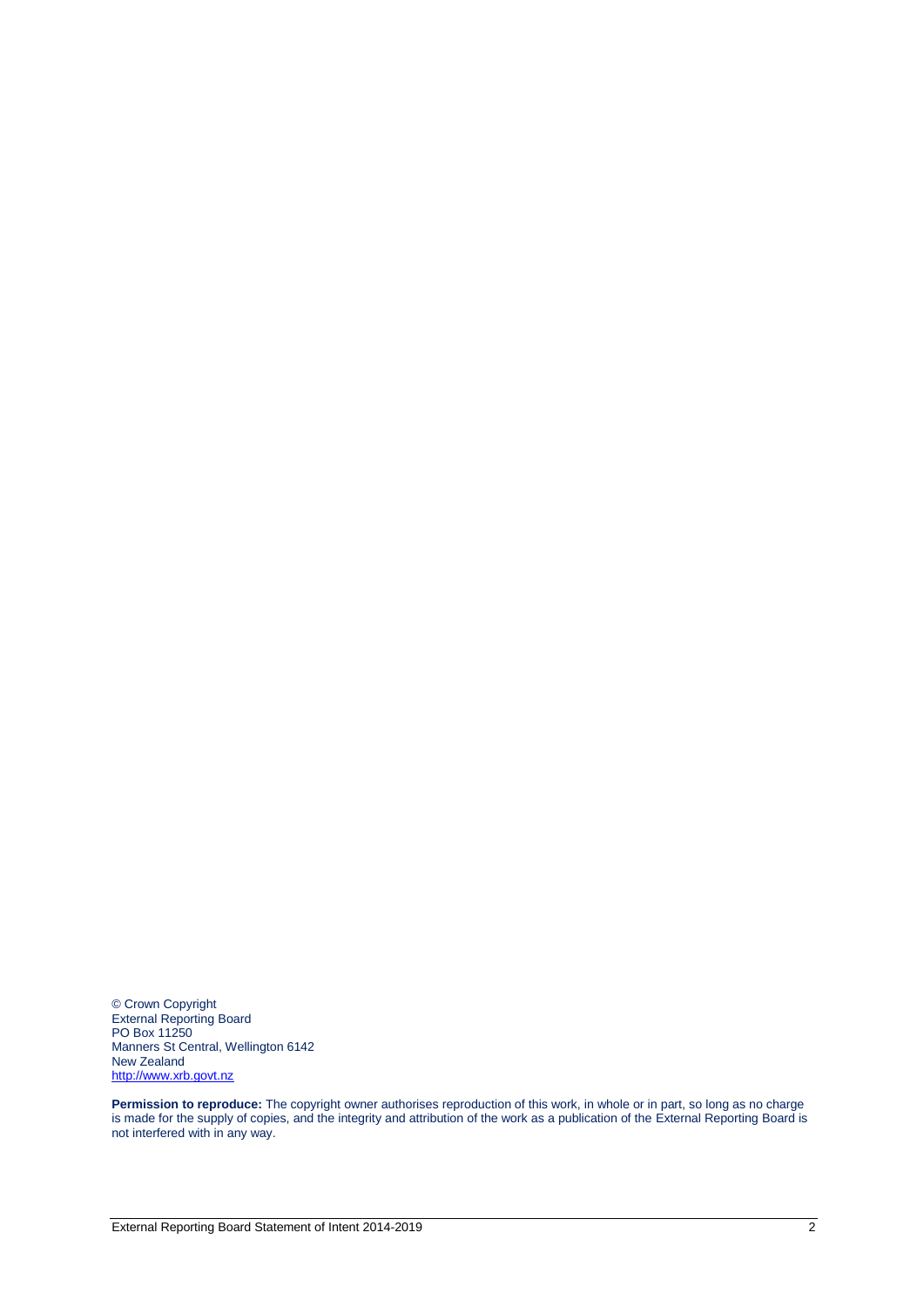### **Contents**

|                                            | Page |
|--------------------------------------------|------|
| <b>Statement of Responsibility</b>         | 4    |
| Part 1: Introduction                       |      |
| Part 2: Strategic Intentions 2014 - 2019   | 6    |
| Part 3: Functions and Capability 2014-2019 | 12   |
| Part 4: Other Matters                      | 16   |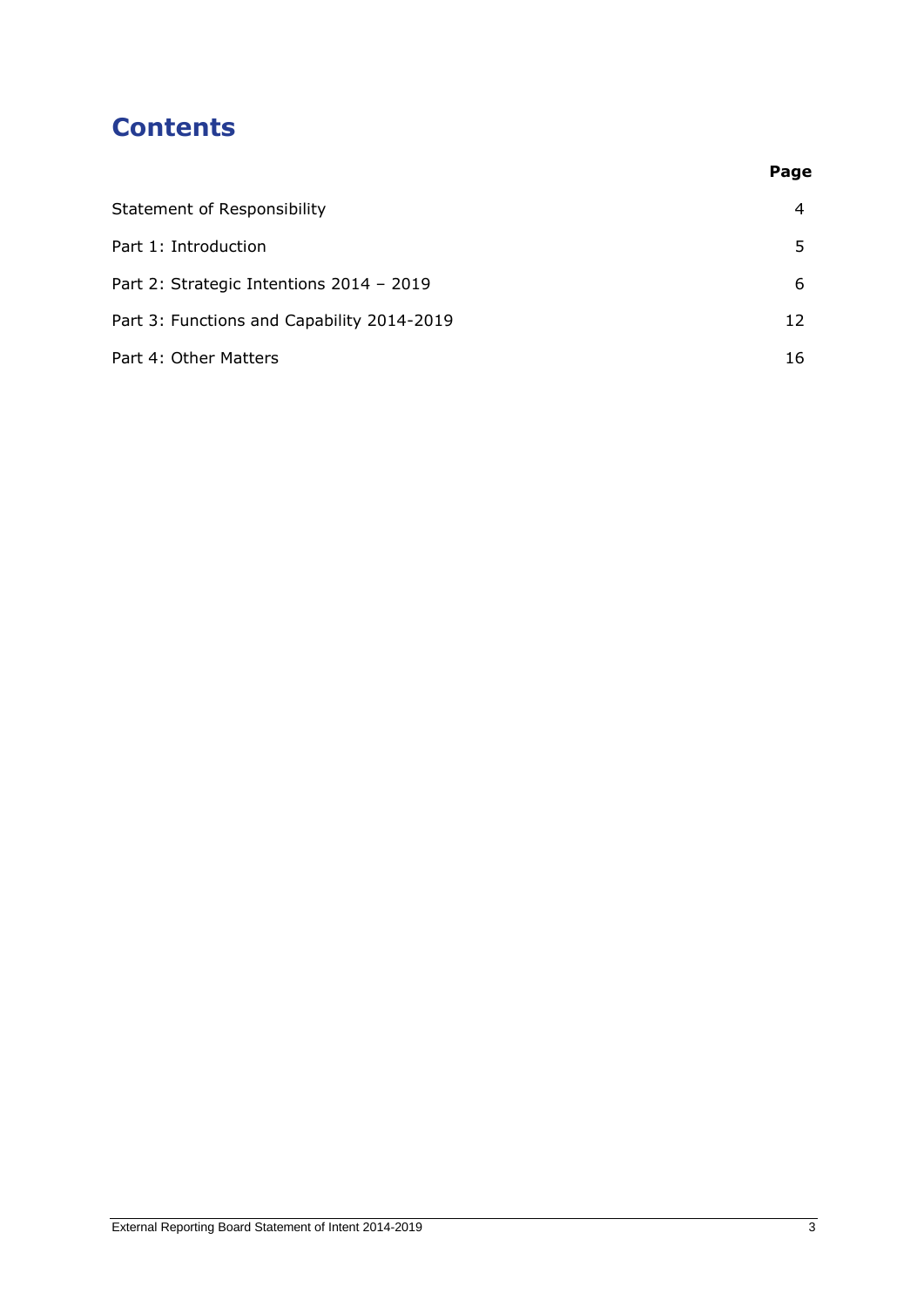## **Statement of Responsibility**

This Statement of Intent has been prepared in accordance with the requirements of sections 139 of the Crown Entities Act 2004. The purpose of the Statement of Intent is to promote the public accountability of the External Reporting Board (XRB) by:

- enabling the Crown to participate in the process of setting the XRB's strategic intentions and medium-term undertakings;
- setting out for the House of Representatives those intentions and undertakings; and
- providing a base against which the XRB's actual performance can be assessed.

The Board is responsible for the content of this Statement of Intent.

As the XRB is an Independent Crown Entity, the Minister may not direct the XRB to have regard to, or give effect to, a government policy relating to the XRB's standard setting functions and as a result no such matters are included in this Statement of Intent.

In accordance with section 145 of the Crown Entities Act 2004, the XRB has consulted with the Minister of Commerce in the preparation of this Statement.

mitchell

Chairman Board Member 9 April 2014 9 April 2014

**Graeme Mitchell Michele Embling**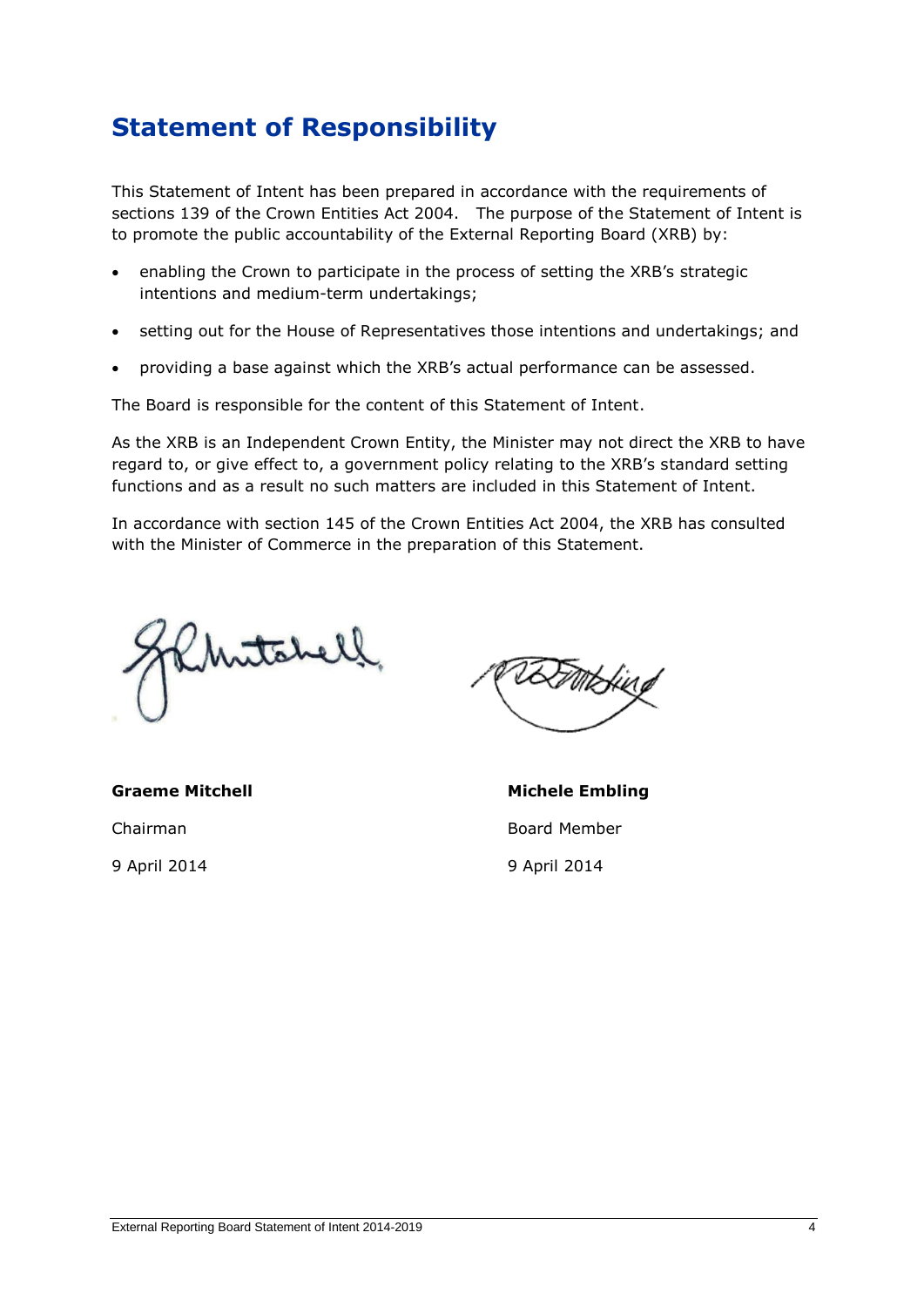### **Part 1: Introduction**

The External Reporting Board (XRB) is an Independent Crown Entity established under the Financial Reporting Act 1993, with continued existence under the Financial Reporting Act 2013, and subject to the Crown Entities Act 2004.

The functions of the XRB are prescribed by the Financial Reporting Act 2013 and comprise:

- developing and implementing an overall strategy for financial reporting standards and auditing and assurance standards (including developing and implementing tiers of financial reporting);
- preparing and issuing accounting standards;
- preparing and issuing auditing and assurance standards, including the professional and ethical standards that will govern the professional conduct of auditors; and
- liaising with national and international organisations that exercise functions that correspond with, or are similar to, those conferred on the XRB.

The Board itself comprises nine members appointed by the Governor General on the recommendation of the responsible Minister. Information about the current members of the XRB can be found at [www.xrb.govt.nz.](http://www.xrb.govt.nz/)

The Board has established two standard setting boards<sup>1</sup>, one that has responsibility for accounting standard setting (the New Zealand Accounting Standards Board) and the other with responsibility for auditing and assurance standard setting (the New Zealand Auditing and Assurance Standards Board). This structure is designed to not only ensure that the technical resources are available and that standard setting is undertaken in accordance with best practice, but also to enhance functional equivalence with Australia. These part-time, remunerated standards boards are appointed by the XRB Board, and comprise up to ten suitably qualified and experienced persons with a diversity of perspective. Information about the current members of the standard setting boards can be found at [www.xrb.govt.nz.](http://www.xrb.govt.nz/)

The XRB itself is responsible for general governance of the organisation, overall financial reporting strategy, standards strategy, and oversight of the standard setting boards.

A staff team based in Wellington and Auckland provides technical and logistical support to the three Boards.

1

<sup>&</sup>lt;sup>1</sup> In terms of the Crown Entities Act 2004, these are Committees of the Board.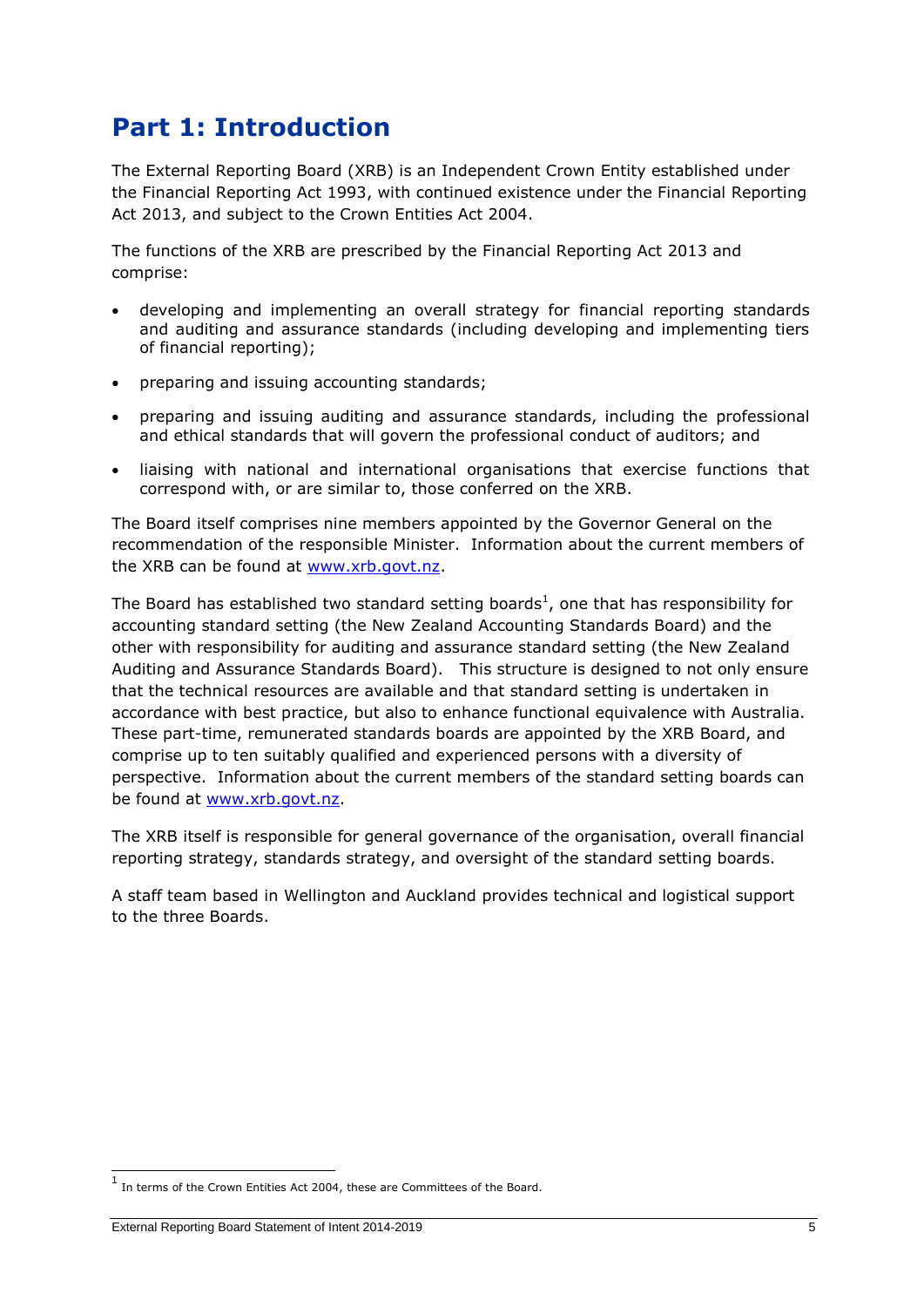## **Part 2: Strategic Intentions 2014-2019**

### **2.1 Purpose of this Part**

This part of the Statement of Intent outlines the XRB's strategic intentions (the strategic objectives that the XRB intends to achieve or contribute to) for the five-year period 1 July 2014 to 30 June 2019. In doing so it outlines the XRB's outcome goal and how it contributes to the Government's goals, the strategic objectives and achievements over the last three years, and the strategic priorities for the next five years (the period covered by this Statement of Intent).

### **2.2 XRB's Outcome Goal**

#### *Government Priorities*

The Government has established the following as its priorities for the period covered by this Statement of Intent:

- *Building a more productive and competitive economy;*
- *Responsibly managing the Government's finances;*
- *Delivering better public services within tight financial constraints; and*
- *Rebuilding Christchurch.*

The activities of the XRB are mostly related to the Government's objective to *build a more productive and competitive economy,* and the associated Business Growth Agenda. Accordingly, this is the XRB's overarching outcome goal.

The XRB will, however, seek to contribute to the Government's other priorities in ways appropriate for the XRB. This will include ensuring that the XRB's financial reporting standards encourage the reporting of the Government's finances in a transparent and meaningful way; and in ensuring that the XRB operates in an efficient and fiscally prudent manner and with a culture of continual performance improvement.

#### *XRB's Outcome Goal*

A precondition for a productive and competitive economy is effective public accountability and good corporate governance. This applies in all sectors (for-profit, public sector and not-for-profit) and in this sense public accountability and good corporate governance needs to be viewed in a wide multi-sectoral context rather than in just a commercial context.

Good corporate governance requires, among other things, systems and processes that encourage the management of entities to behave in ways that are fully consistent with the interests of shareholders and other stakeholders. To that end, the purpose of financial reports is to promote the accountability of the management of an entity to those who own it, either directly (e.g. shareholders in the case of companies or members in the case of not-for-profit entities) or indirectly (e.g. taxpayers in the case of government entities). There is often accountability to a wider range of stakeholders as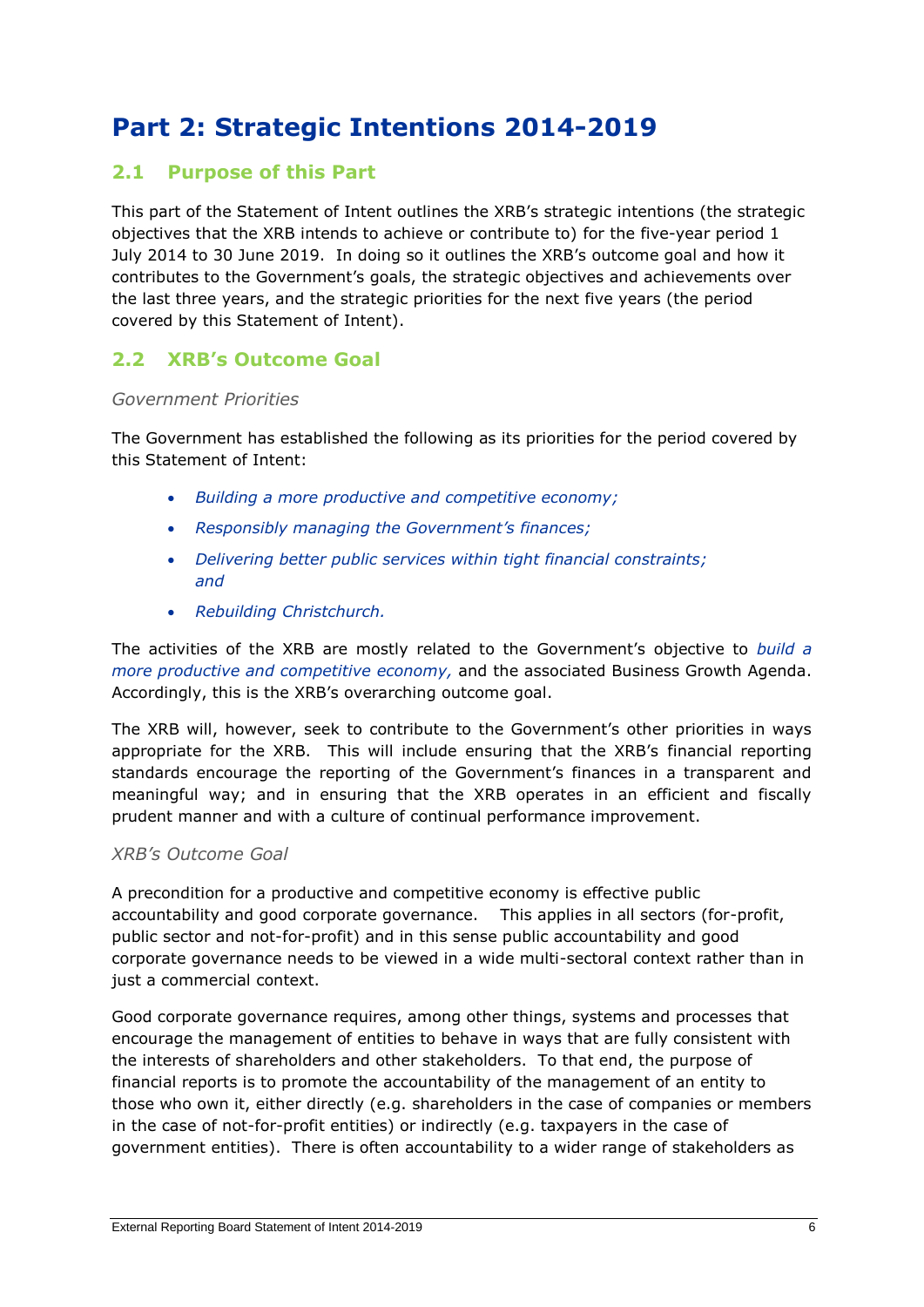well, for example debt security holders in the case of issuers of securities, service recipients in the case of public sector entities, and donors in the case of charities.

High quality financial reporting (incorporating both financial and, where relevant, nonfinancial elements) that informs the decision-making of users of financial reports is therefore important to achieving effective public accountability and good corporate governance, and through them building a more productive and competitive economy. To achieve this, financial reporting needs to be of a quality that engenders user confidence in the information received; assists entities to compete (particularly internationally, for example by reducing the cost of funds through the use of generally recognised accounting approaches); and enhances accountability (through the transparency provided). In this way high quality reporting contributes directly to the Government's Business Growth Agenda, particularly the capital markets input area.

High quality financial reporting can only be achieved if the rules on which it is based (accounting standards) are reliable and based on clear and sound economic principles, are mutually consistent, can be readily applied by preparers and can be understood by users; and the assurance provided on that information is similarly based on standards that require robust and independent examination by assurance providers. In other words, a necessary condition for high quality financial reporting is high quality accounting and assurance standards. It is through the issuing of such standards that the XRB contributes to the Government's outcome goals and its Business Growth Agenda.

Accordingly, upon its establishment in 2011, the XRB adopted the following outcome goal for the organisation:

*The establishment of accounting and assurance standards that:*

- *engender confidence in New Zealand financial reporting;*
- *assist entities to compete internationally; and*
- *enhance entities' accountability to stakeholders.*

The relationship between the XRB's outcome goal and the Government's overarching outcome goal (priorities) is illustrated in Figure 1.



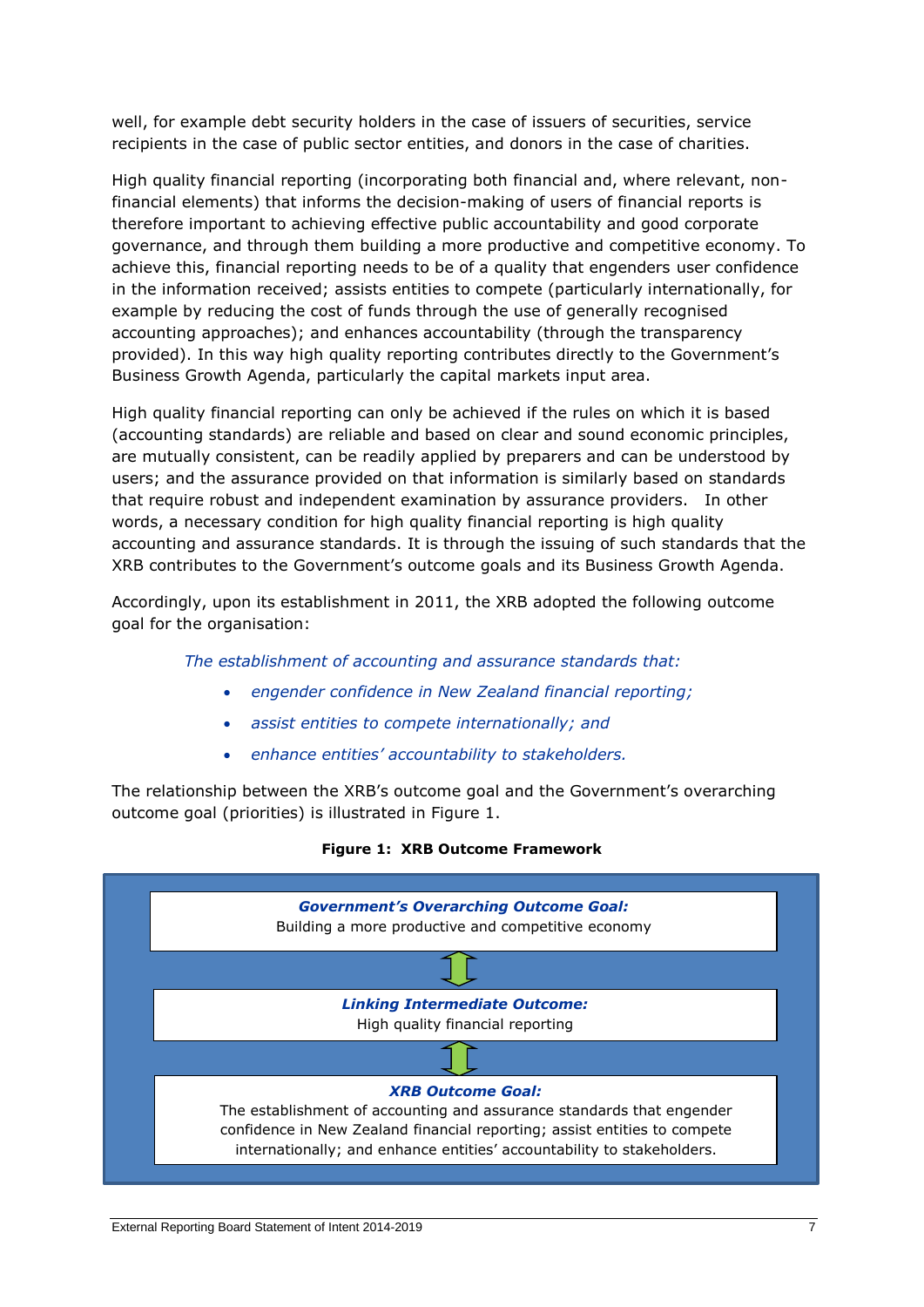The XRB considers the outcome goal established in 2011 continues to be a good reflection of the overall contribution that the XRB Organisation makes to building a more productive and competitive economy. Accordingly, the XRB has reaffirmed this outcome statement as its outcome goal for the 2014-19 period – the period covered by this Statement of Intent.

### **2.3 Strategic Context**

### *XRB's Strategic Priorities Since 2011*

The XRB came into existence on 1 July 2011. The first three years (the XRB's first strategic period) have been dominated by four broad strategies linked to the outcome goal:

- Establishing the XRB Organisation;
- Putting in place the new Accounting Standards Framework and the new Auditing and Assurance Standards Framework agreed by the XRB on its establishment;
- Responding to legislative changes; and
- Developing and implementing strategies for active and meaningful engagement with the constituency.<sup>2</sup>

The development and roll-out of the new standards frameworks was of particular importance during this first strategic period.

The new Accounting Standards Framework<sup>3</sup> consists of a two-sector, four-tier structure with different accounting standards applying to each tier. In developing this Framework the XRB's philosophy was that international standards should be adopted unless there are very strong reasons not to; and that the for-profit standards should remain harmonised with Australia unless there are very strong reasons not to. Accordingly, the accounting standards for the for-profit sector continue to be based on International Financial Reporting Standards (IFRS). The accounting standards for the public benefit entity sector (which are called PBE Accounting Standards) are based on International Public Sector Accounting Standards (IPSAS) modified as appropriate for public sector and not-for-profit entities in New Zealand. Simple Format Reporting Standards have been developed for application by smaller public benefit entities to reflect the relative costs and benefits of reporting by entities of this size. Establishing the specific accounting standards necessary to give effect to the new Accounting Standards Framework began in the 2011/12 financial year, continued in the 2012/13 and 2013/14 financial years and will be completed in the 2014/15 financial year.

 2 A detailed discussion about each of these four broad strategies can be found in the XRB's Strategic Plan for the five year period 1 July 2014 to 30 June 2019, which is available at [http://www.xrb.govt.nz/Site/about\\_us/Accountability\\_Documents.aspx](http://www.xrb.govt.nz/Site/about_us/Accountability_Documents.aspx)

<sup>3</sup> The new Accounting Standards Framework is contained in a document entitled "*Proposals for the New Zealand Accounting Standards Framework*". In accordance with the requirements of the Financial Reporting Act 1993, this document was submitted to, and approved by, the Minister of Commerce in April 2012. The approved document is available at [www.xrb.govt.nz.](http://www.xrb.govt.nz/)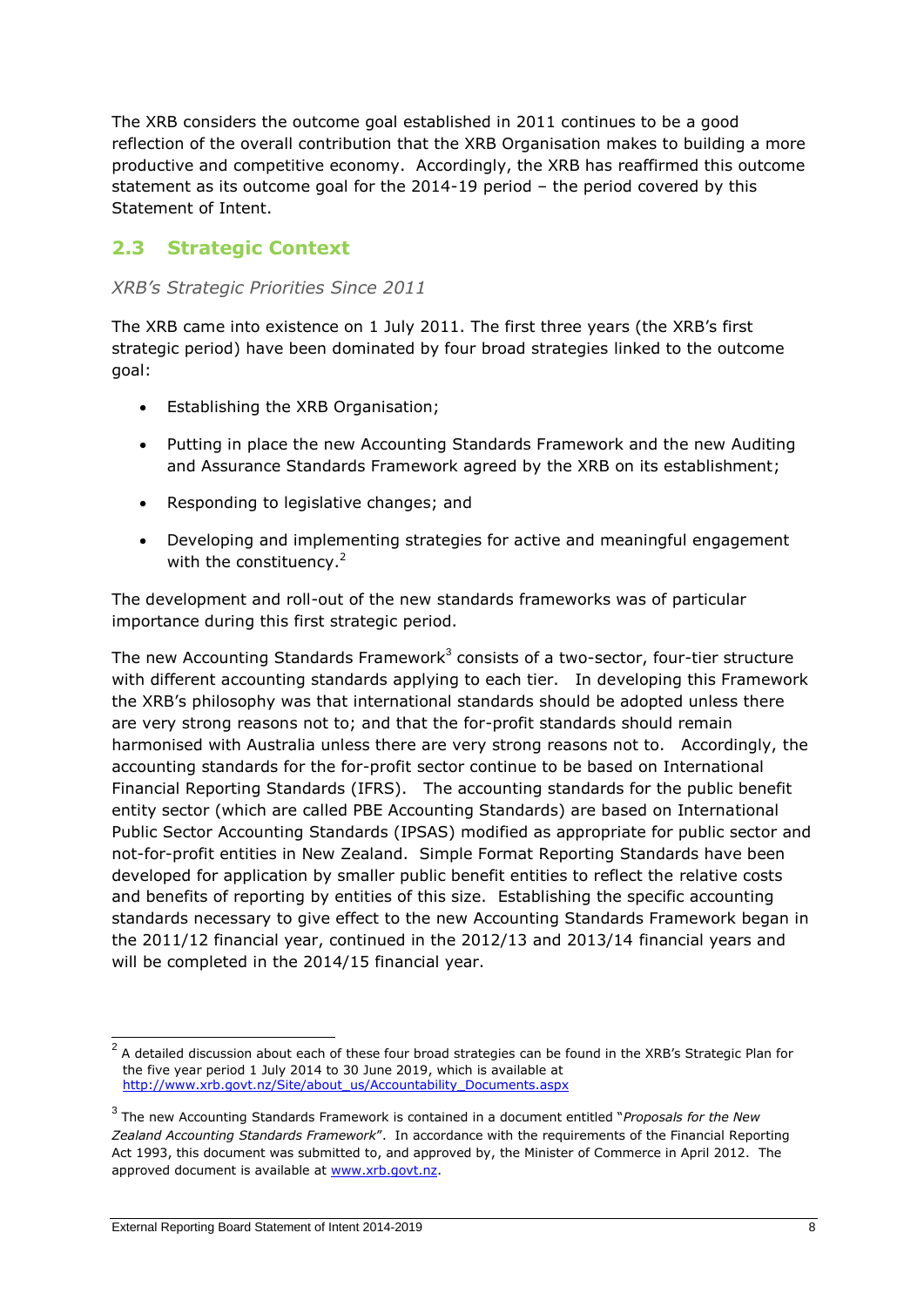The XRB assumed responsibility for setting auditing and assurance standards from 1 July 2011 and an initial set of standards, based on those existing prior to that date, was put in place at that time. A new Auditing and Assurance Standards Framework was also adopted at that time. That Framework involved developing the inherited suite of standards so that they are converged with international standards, and harmonised with Australian auditing and assurance standards. Work on implementing this Auditing and Assurance Standards Framework began in the 2011/12 financial year and was substantively completed in the 2013/14 financial year.

### *The Foundation for the 2014-19 Strategic Period*

The XRB considers that a great deal has been achieved during the XRB's first strategic period. Key amongst this has been putting in place the new suites of accounting standards necessary to give effect to the new Accounting Standards Framework, and enhancing auditing and assurance standards so that they are consistent with the new Auditing & Assurance Standards Framework. This has included some significant initiatives including the development of reduced disclosure accounting standards, PBE Standards, and Simple Format Reporting Standards. The establishment of new Professional and Ethical Standards for assurance providers as well as new Review standards have been significant development in the assurance standards area.

However, the XRB recognises that the information needs of users of financial reports evolve over time. In the same way as current user-needs are different from those of 10 or 15 years ago, so too are the user-needs of the future likely to be (at least partially) different from the user-needs of today. This is particularly so in the global financial market of which New Zealand is part, and is one of the reasons why the XRB's strategy is to adopt international standards where appropriate. However, some needs may emerge locally affecting only entities reporting in New Zealand. This all means that there is a continuing need to consider the extent to which accounting and assurance standards are meeting user-needs.

The XRB also recognises that there is an inherent tension in the adoption of international standards (which reflect user-needs internationally) and seeking to respond to local user-needs (which don't always reflect the same detailed information needs or balance of costs and benefits as international standards). This is a tension that is unavoidable and which needs to be regularly considered as part of the New Zealand standard setting process. The XRB is aware that there are some issues with existing standards that it will be desirable to address to help mitigate this tension.

The development of the new Accounting Standards Framework and the new Auditing & Assurance Standards Framework is not an end in itself. Rather, the XRB has always been of the view that putting in place the new Accounting and Auditing & Assurance Standards Frameworks was a necessary first step towards achieving the continuous objective of a financial reporting framework and standards (both accounting and assurance) that have a meaningful user-needs focus and that appropriately manage the tensions between conflicting user-needs. It is only through ensuring that financial reporting (including the reporting of relevant non-financial information) is providing information of importance and relevance to users of financial reports, in an appropriately balanced way, that the XRB's outcome goal can be achieved.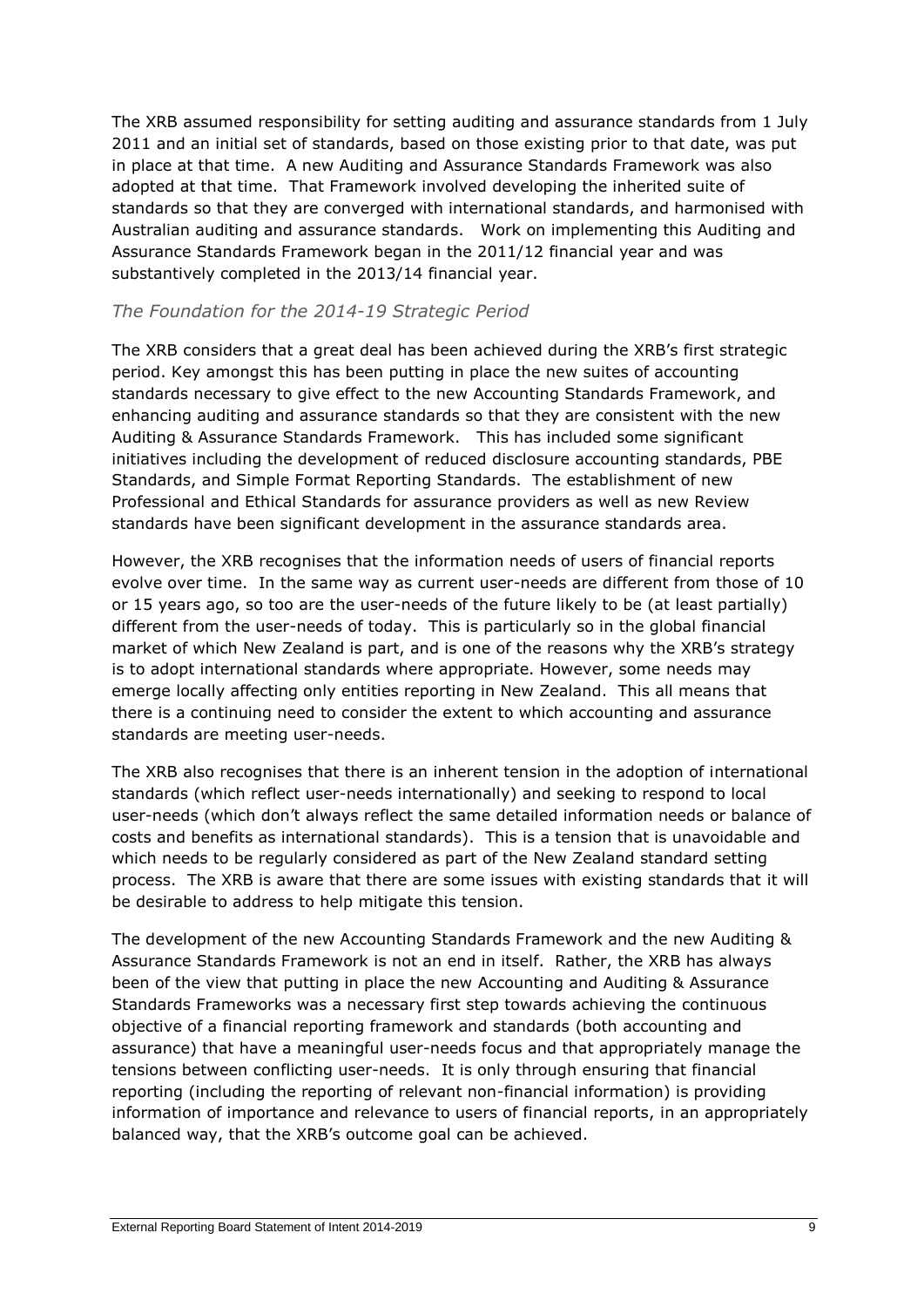The XRB has coined the phrase "Giving Life to the User-Needs Framework" as a way of encapsulating this idea, and has determined that it is to be the strategic focus for the XRB's second strategic period (2014-2019 – the period covered by this Statement of Intent).

### **2.4 Strategic Priorities 2014-2019**

The XRB's strategic priorities for the 2014/15-2018/19 period, which are designed to focus on key areas necessary to the achievement of the XRB's outcome goal, are as follows:

### *Broad Strategic Approach:*

- Maintain the existing financial reporting strategy including the multi-standards, multi-tier accounting standards framework;
- Continue the convergence and harmonisation approach (where relevant) for both accounting and auditing & assurance standards;

### *Broad Output Priorities:*

- Create a period of relative stability in standards for the next few years to allow the constituency to implement and adapt to the standard reforms that have occurred since 2011;
- Maintain the existing suites of standards so that they are of a high quality and remain consistent with international standards and Australian standards (where relevant);
- Identify and address any deficiencies or gaps in existing standards that are critical to user-needs and the quality of financial reporting;
- Undertake deliberate, organised research into the financial and non-financial information needs of the various users of XRB standards:
	- o as a basis for considering enhancements to the financial reporting framework or specific standards in the future; and
	- $\circ$  to help inform efforts to influence the work of the international standard setting boards;

#### *Broad Delivery Mechanisms:*

- Seek to influence the work of the international boards during the early stages of standards development through the establishment of "influencing strategies" specific to each international board;
- Continue to develop standards with, rather than to, the constituency; and to this end establish approaches to further enhance the level and quality of constituency engagement;
- Increase the organisation's involvement in education activities to help the constituency better understand the role, purpose and requirements of XRB standards;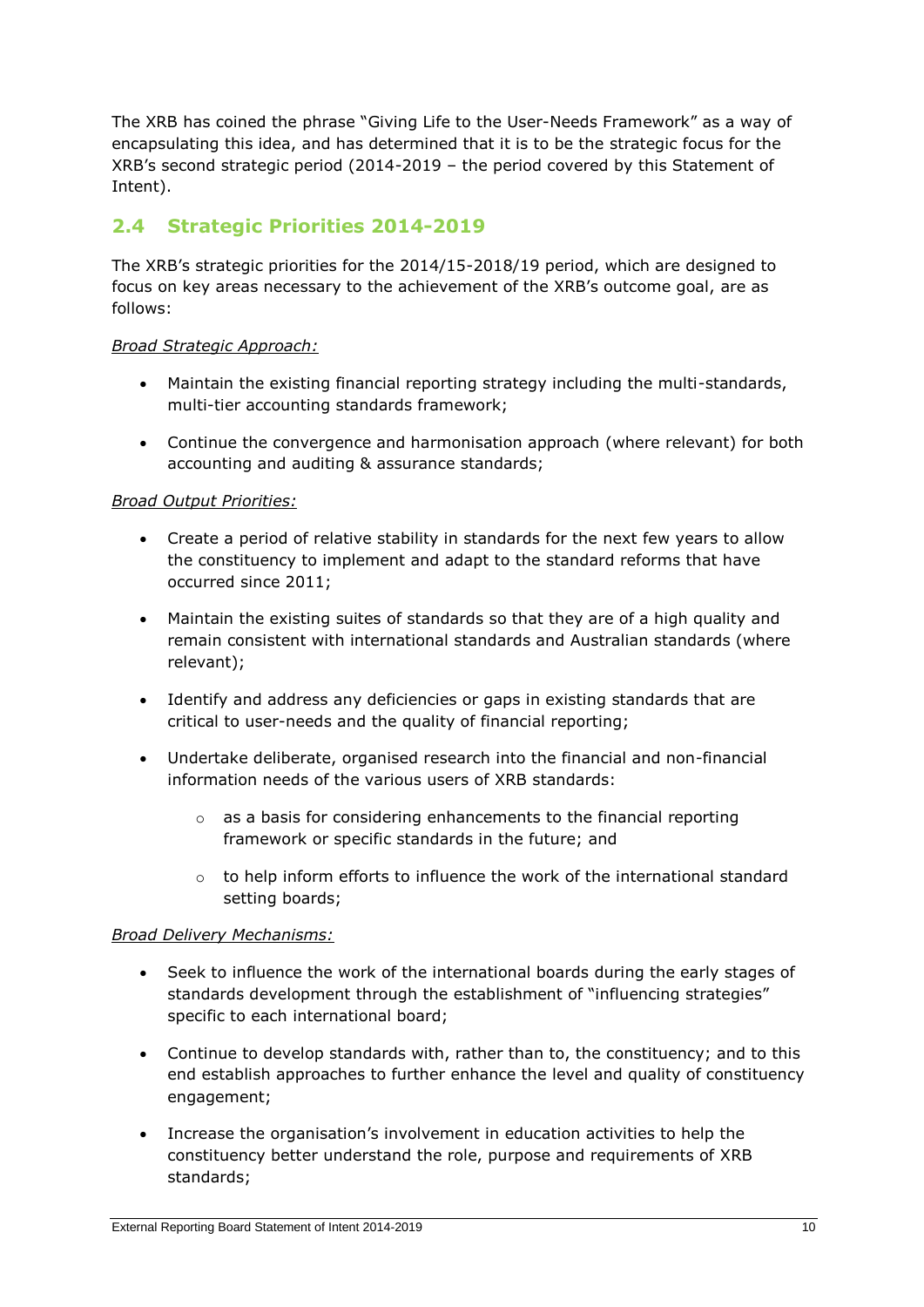- Actively facilitate other relevant organisations to provide appropriate training and professional development activities relating to financial reporting; and
- Actively work with other agencies to ensure the linkages between the work of relevant agencies in the financial reporting area is identified and gaps addressed.

### *Ownership Performance:*

 Maintain a high performance culture commensurate with achieving the XRB's outcome goals, while operating in a financially prudent manner and maintaining the level of capability needed to deliver the outputs required.

A fuller description and discussion of these strategic priorities is contained in the XRB's Strategic Plan for the five year period 1 July 2014 to 30 June 2019 entitled "Giving Life to the User-Needs Framework".<sup>4</sup>

 4 The Strategic Plan is available at [http://www.xrb.govt.nz/Site/about\\_us/Accountability\\_Documents.aspx](http://www.xrb.govt.nz/Site/about_us/Accountability_Documents.aspx)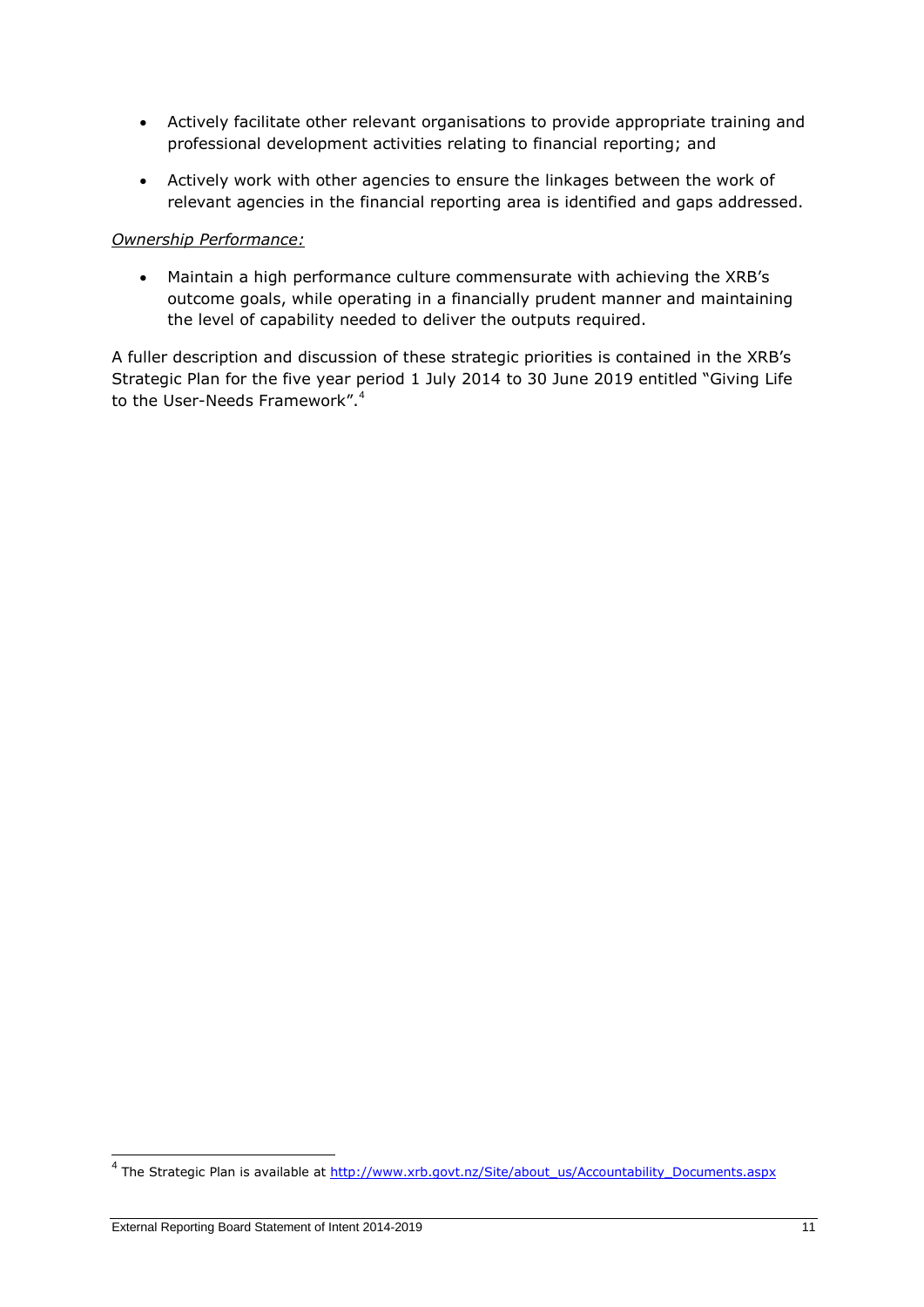## **Part 3: Functions and Capability 2014-2019**

### **3.1 Purpose of this Part**

This part of the Statement of Intent outlines the XRB's operational functions and capability initiatives the XRB intends to take to give effect to the strategic intentions outlined in Part 2.

### **3.2 Nature and Scope of the XRB's Functions and Operations**

The intended scope of XRB activities over the 2014-19 period is consistent with the XRB's statutory functions and is as follows:

> *Accounting and assurance standard setting, and associated strategy setting functions.*

The XRB intends to impact its outcome goal over the 2014-19 period through the delivery of one output class:

> *Financial reporting and auditing & assurance standards setting for the purposes of promoting the quality of financial reporting.*

The XRB intends to deliver three outputs as part of that output class during the 2014-19 period:

*Output 1: Financial Reporting Strategy;*

*Output 2: Preparing and Issuing Accounting Standards; and*

*Output 3: Preparing and Issuing Auditing and Assurance Standards.*

These outputs reflect three of the XRB's statutory responsibilities. The fourth responsibility (liaising with kindred national and international organisations) is undertaken as a core part of delivering these outputs.

The strategic priorities outlined in Part 2 of this Statement of Intent will be given effect through the way in which the three outputs are delivered. This is discussed in section 3.3 below.

### **3.3 Management of Functions and Operations to Meet Strategic Intentions**

The primary focus of the XRB during the five-year period covered by this Statement of Intent will be the delivery of the three outputs that make up the XRB's output class. The allocation of resources, the detailed activities of the XRB Organisation, and the management thereof will be focused accordingly.

The way in which those outputs are produced and delivered will affect the degree of impact the outputs have on the achievement of the XRB's outcome goal. The strategic priorities outlined in section 2.4 are designed to focus attention on aspects of output production that the XRB considers are particularly important to enhancing outcome achievement during the five-year period covered by this Statement of Intent.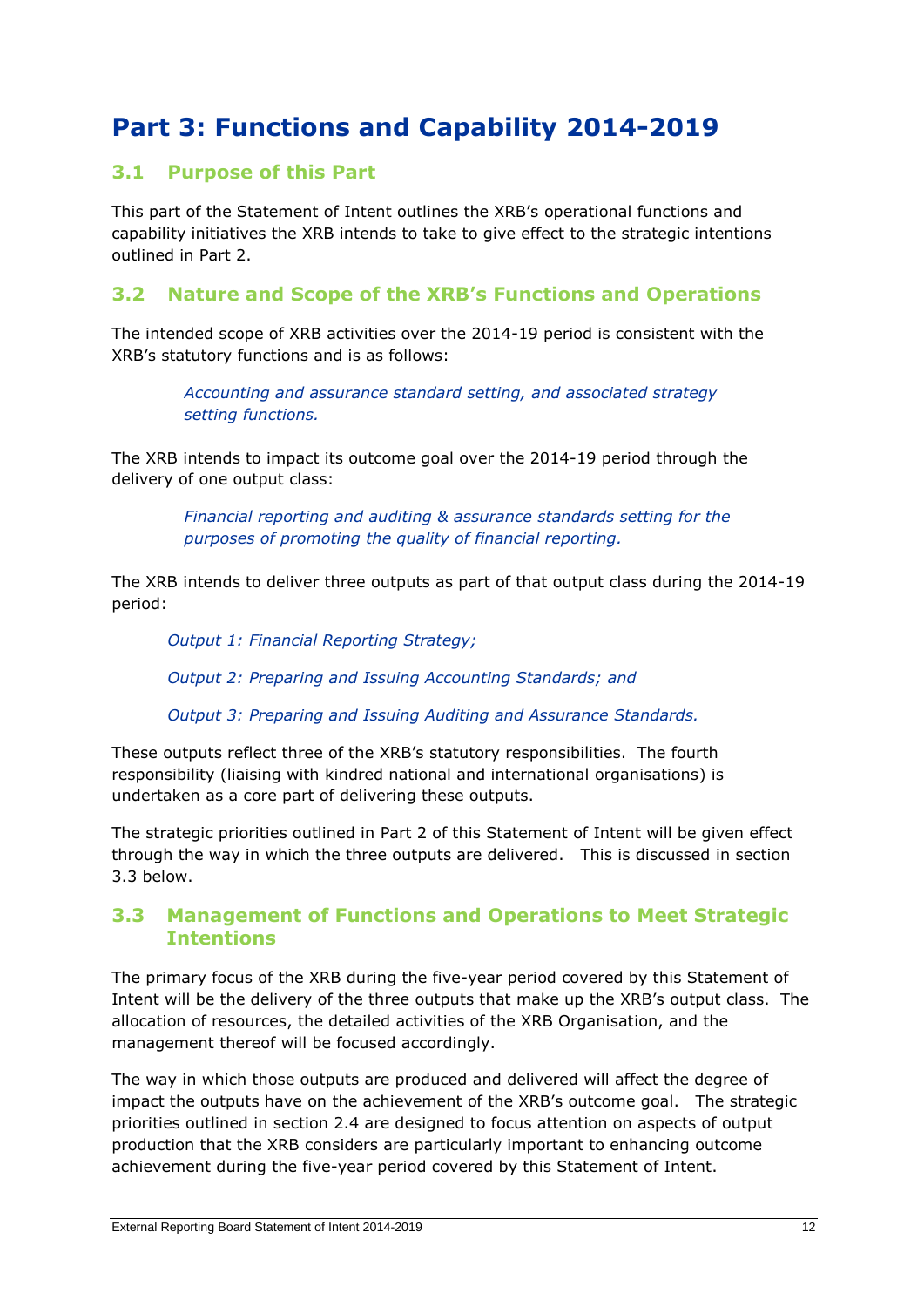The XRB envisages these strategic priorities being integrated into output production and resource allocation processes as follows:

### *Maintaining Existing Standards*

It essential that the suites of existing standards are maintained on an on-going basis so that they are fully converged with international standards and harmonised with Australian standards (as relevant) at all times. This means that maintaining the existing suites of standards will continue to be a key priority for the XRB during the 2014-19 period. It will form the core part of the XRB's output work over the five-year period and will be the first call on resources.

### *Addressing Critical Issues*

A related continuing priority is addressing any deficiencies or gaps in existing standards that are critical to user-needs and the quality of financial reporting during the next five years. This is the second core aspect of the XRB's outputs and resources will be allocated as necessary to this priority.

### *User-needs Research*

The XRB is concerned to ensure that user-needs are firmly at the forefront of standard setting in New Zealand in the future. Having considered user-needs issues extensively over recent years the XRB has concluded that it does not have sufficient information about the users of information and assurance provided under its standards (both accounting and auditing), their information needs, and which of those information needs should be met through general purpose financial reporting (and the statutory assurance thereon). The XRB has therefore established research into user needs, in both the accounting and auditing & assurance context, as a priority for the next strategic period.

This is effectively a research and development activity that will inform future decisions about how to enhance XRB standards, and as a basis for empiricalbased discussions with the international boards on what areas the XRB should be encouraging the international boards to address. It will be funded from existing resources i.e. the pool of available resource remaining after adequate resources have been allocated to maintaining existing standards and addressing critical issues priorities.

### *Influencing International Boards*

The XRB's strategy of ensuring New Zealand standards reflect international standards means that it is important for the XRB to continue to seek to influence the international boards "at the front end" (i.e. during the early stages of standard development). Although quite some effort has been applied to this strategy over the XRB's first three years, the XRB considers that this should be an area of even greater emphasis over the period covered by this Statement of Intent.

The XRB envisages this priority being given effect as part of the core output activity of the organisation, i.e. through the way in which the outputs (accounting and auditing & assurance standards) are delivered, with a targeted approach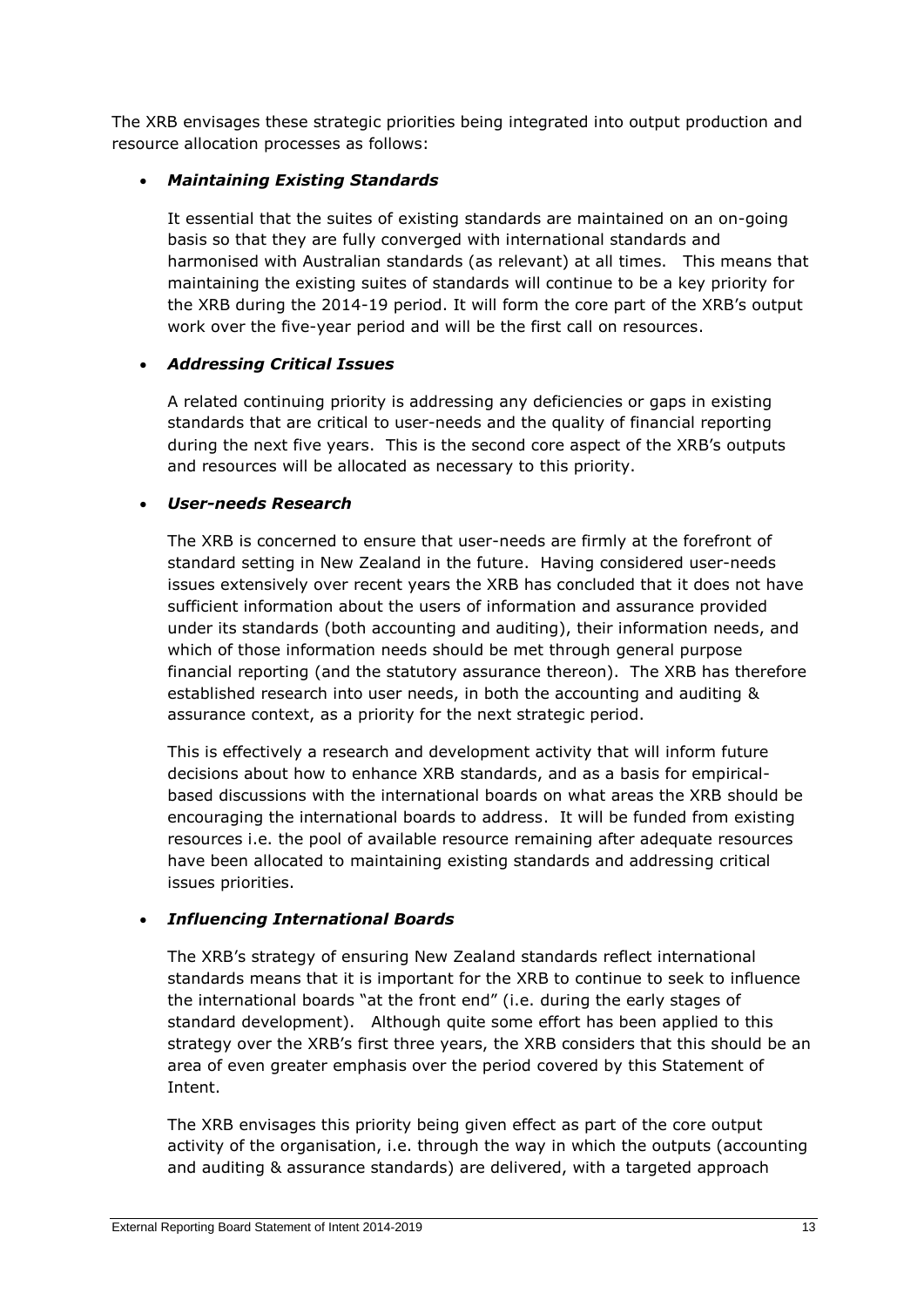being followed. It will be funded from the pool of available resource remaining after adequate resources have been allocated to the maintaining existing standards and addressing critical issues priorities.

### *Constituency Engagement*

The XRB has a statutory obligation to consult with the constituency before issuing accounting or auditing and assurance standards. The XRB is fully committed to following appropriate due process and considers this an essential part of the standard setting process. It has established specific and deliberate consultation processes and these are a major factor in the way in which the XRB produces its outputs.

The XRB is also committed to developing standards in collaboration with the constituency and accordingly considers that constituency engagement should continue to be a priority for the 2014-19 strategic period. This includes the continued operation of an External Reporting Advisory Panel (XRAP) as well as various formal and informal consultation and engagement processes.

The XRB envisages this priority also being given effect as part of the core output activity of the organisation, i.e. through the way in which the outputs (accounting and auditing & assurance standards) are delivered, but based on deliberate and explicit engagement strategies and mechanisms. Increased activity in this area will also be funded from existing resources resulting from reprioritisation.

### *Education*

The XRB considers that given the amount of change, and the complexity of reporting and assurance in the modern economy, the proper understanding, implementation and application of XRB standards across the constituency is likely to require a greater education effort from the XRB over the next five years. However, the XRB intends that this should be limited to education necessary to help the constituency understand XRB standards. However, this should not extend to training on how to apply the standards, professional development training, or education of a general nature (such as financial literacy).

Once again the XRB envisages this priority being given effect as part of the core output activity of the organisation, i.e. as part of the accounting and auditing & assurance standards outputs. Increased activity in this area will also be funded from the pool of existing resources resulting from reprioritisation.

### **3.4 Organisational Health and Capability**

#### *Overview*

From an organisational health perspective, the XRB worked hard during its first three years to ensure that the XRB organisation moved to operating in a "steady-state" mode as soon as possible after its establishment. This involved establishing the organisation, developing the necessary capability, and ensuring that the organisation was fulfilling its statutory functions effectively and efficiently. A key aspect of this was establishing a cost-control, value for money culture and approach within the organisation.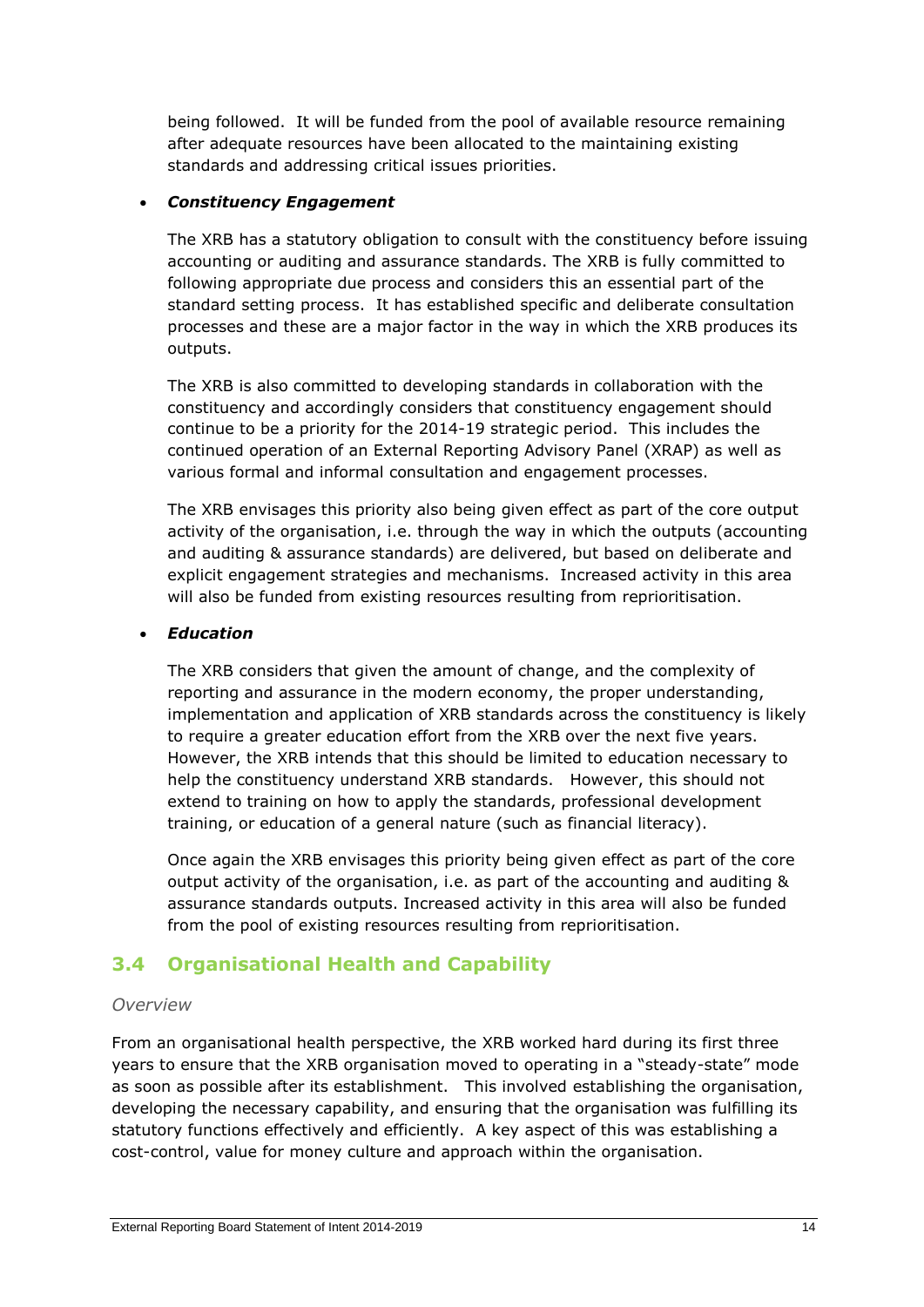The XRB's strategic ownership priorities for the 2014/15-2018/19 period are to:

- Operate in a financially prudent manner including within the fiscal parameters established by appropriation;
- Maintain the level of capability needed to deliver the outputs required and the strategic priorities outlined in Part 2; and
- Maintain a high performance culture commensurate with achieving the XRB's outcome goals.

### *Financial Management*

The XRB is very conscious of the Government's fiscal constraints, the need to operate within its means, and to ensure value for money in all that the XRB does. The XRB's financial management objective for the period of this Statement of Intent is to:

- Ensure that its expenditure is no greater than its funding, that being its annual appropriation plus any retained earnings;
- Continue to promote a value for money culture within the XRB Organisation, with a view to identifying on-going opportunities for efficiency gains.

### *Capability*

The XRB's capability objective is to:

- Retain a near full complement of suitably qualified Board members and staff; and
- Maintain full operational capability in the Wellington and Auckland offices.

The XRB's capability is primarily dependent on its human capital, much of which requires a specialised skill set. The XRB intends to maintain the human capital that has been developed over recent years by retaining and developing staff, and by creating opportunities for the development of future Board members. Workplace policies (including good employer policies), remuneration policies, and methods of operation (such as constituency working groups) are all designed to contribute to this human capital maintenance approach. These policies will be maintained, and where appropriate enhanced, over the period of this Statement of Intent.

The XRB has only a small amount of physical capital (estimated at \$267,000 on 30 June 2014). This is mostly office furniture and computer equipment. The XRB's strategy is to maintain this physical capital through an on-going asset replacement programme funded from depreciation.

The XRB will also continue to operate appropriate risk management strategies. These include business continuity strategies, and strategies to avoid the loss of key data and records.

### *High Performance Culture*

From its establishment in 2011 the XRB has worked hard to establish a high performance, financial prudent culture within the XRB Organisation. The XRB considers this to an area requiring on-going effort in any organisation and therefore will continue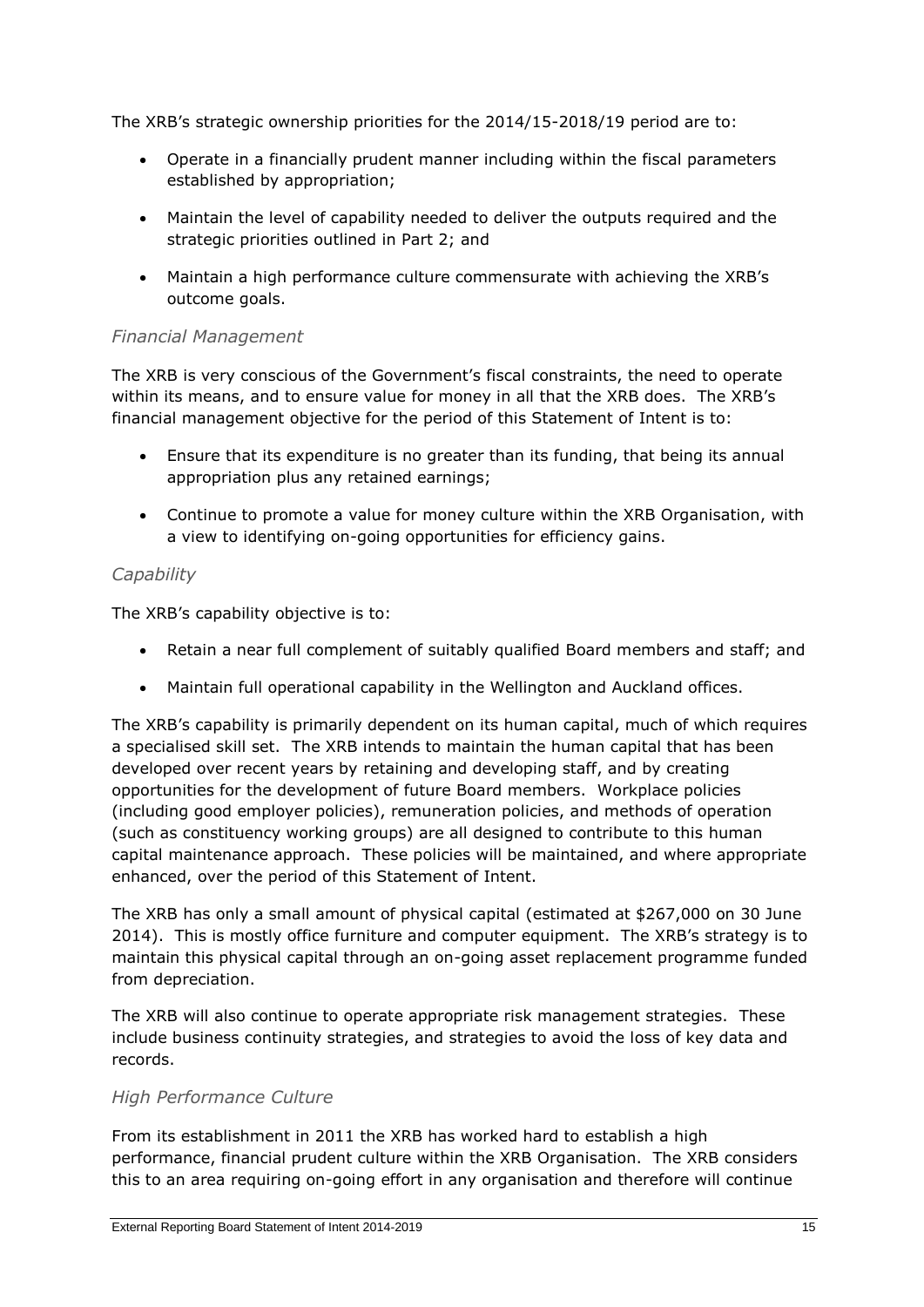to target this over the period of this Statement of Intent. As part of this the XRB will continue to:

- be vigilant in identifying opportunities for cost saving and ensuring value for money;
- promote its continuous improvement culture, and in so doing look at costeffective ways to assess the extent of continuous improvement (such as the state sector Performance Improvement Framework self-review methodology); and
- look for innovative ways of making XRB standards easily accessible to the constituency and general public, including through enhancement of the XRB website and through other technological opportunities.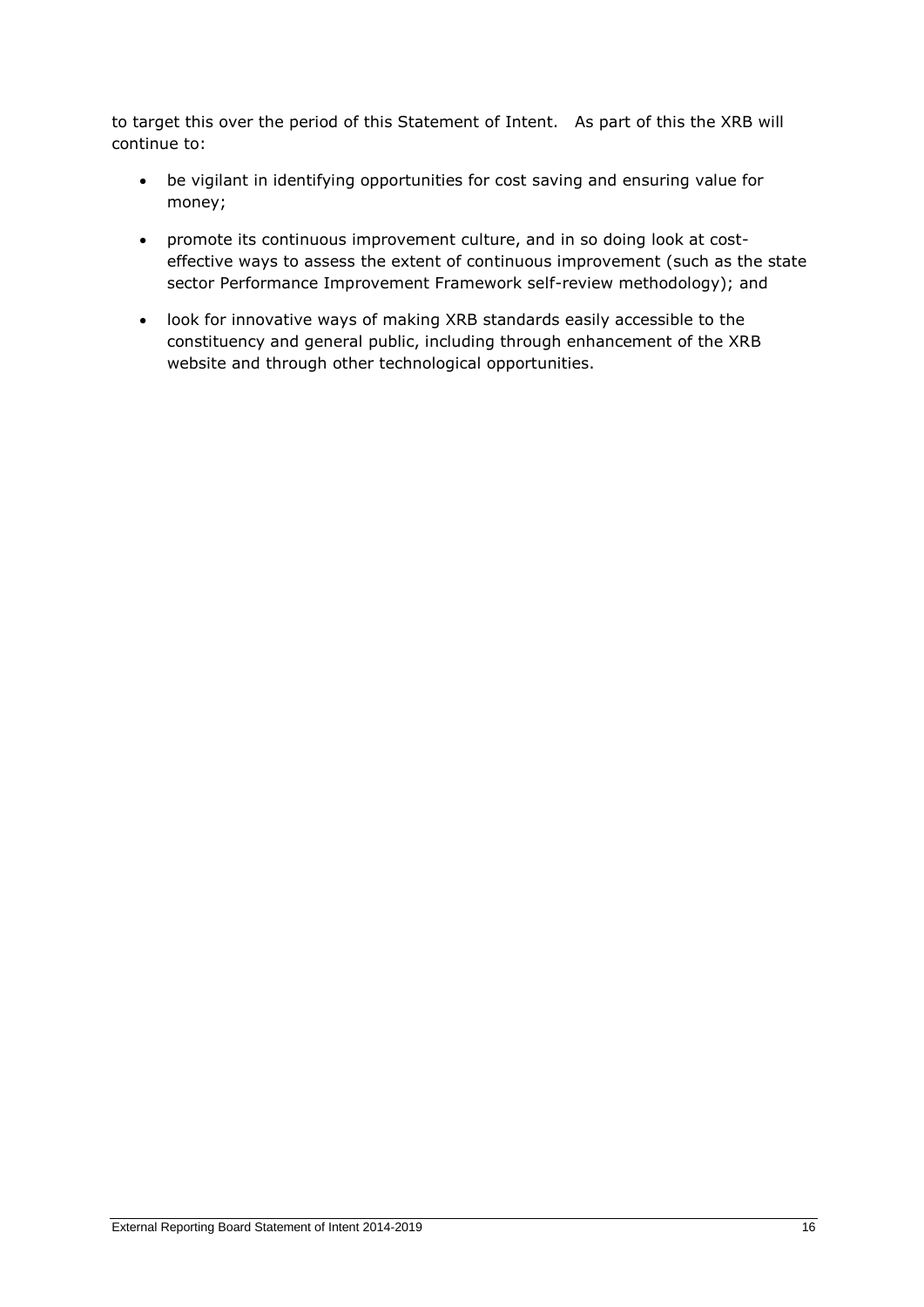### **Part 4: Other Matters**

### **4.1 Assessing Performance**

The XRB plans to assess its performance primarily by reference to output delivery. In that context performance will be assessed by the extent to which the accounting and auditing & assurance standards on issue in New Zealand are converged with international standards and harmonised with Australian standards where applicable.

The XRB considers that output, rather than outcome, based performance measurement to be the most appropriate for the XRB.

A large number of factors, in addition to the work of the XRB, influence the achievement of the XRB's outcome goal. These include domestic and international events and the activities of a wide range of other organisations including regulators, preparers of financial reports, auditors, professional accounting bodies, government agencies, and various other constituency groups. All of these factors are interdependent, and all contribute in varying ways (both positively and negatively) to the XRB's outcome goal. In the XRB's view establishing measures, targets and benchmark information for that outcome goal would give a false indication of the degree of influence the XRB has over the outcome given the multitude of influencing factors that it does not control. Outcome based measures would therefore not provide meaningful information about XRB performance for accountability purposes.

The XRB also considers the relationship between the Overarching Outcome Goal, the Intermediate Outcome and the XRB Outcome Goal (see Figure 1) is relatively selfevident and clear, as is the nature of the XRB's contribution to these outcomes through the issuing of standards.

In addition, it would be a difficult and highly complex exercise to establish the specific causal links between the XRB's outputs and its outcome goal. The cost of developing detailed outcome and impact performance measures using current methods and processes is likely to outweigh the value of such information.

Notwithstanding the inappropriateness of outcome based performance measurement, the XRB is deeply concerned with positively influencing the outcomes and significant focus and effort is applied to achieving this – as is evidenced by the development of the strategic priorities outlined in sections 2.4 and 3.3. Accordingly, during the period covered by this Statement of Intent the XRB will continue its practice of monitoring likely outcome contribution through cost effective means. This includes monitoring the state of financial reporting through information available from such bodies as the Companies Office, the Financial Markets Authority (FMA) and DIA Charities Services, as well as information in the public domain, such as the "Strength of Auditing and Reporting Standards" index in the Global Competitiveness Report. This monitoring is designed to allow the XRB to assess in a general way the extent to which the strategies adopted and the standards issued by the XRB are consistent with the XRB's outcome goal.